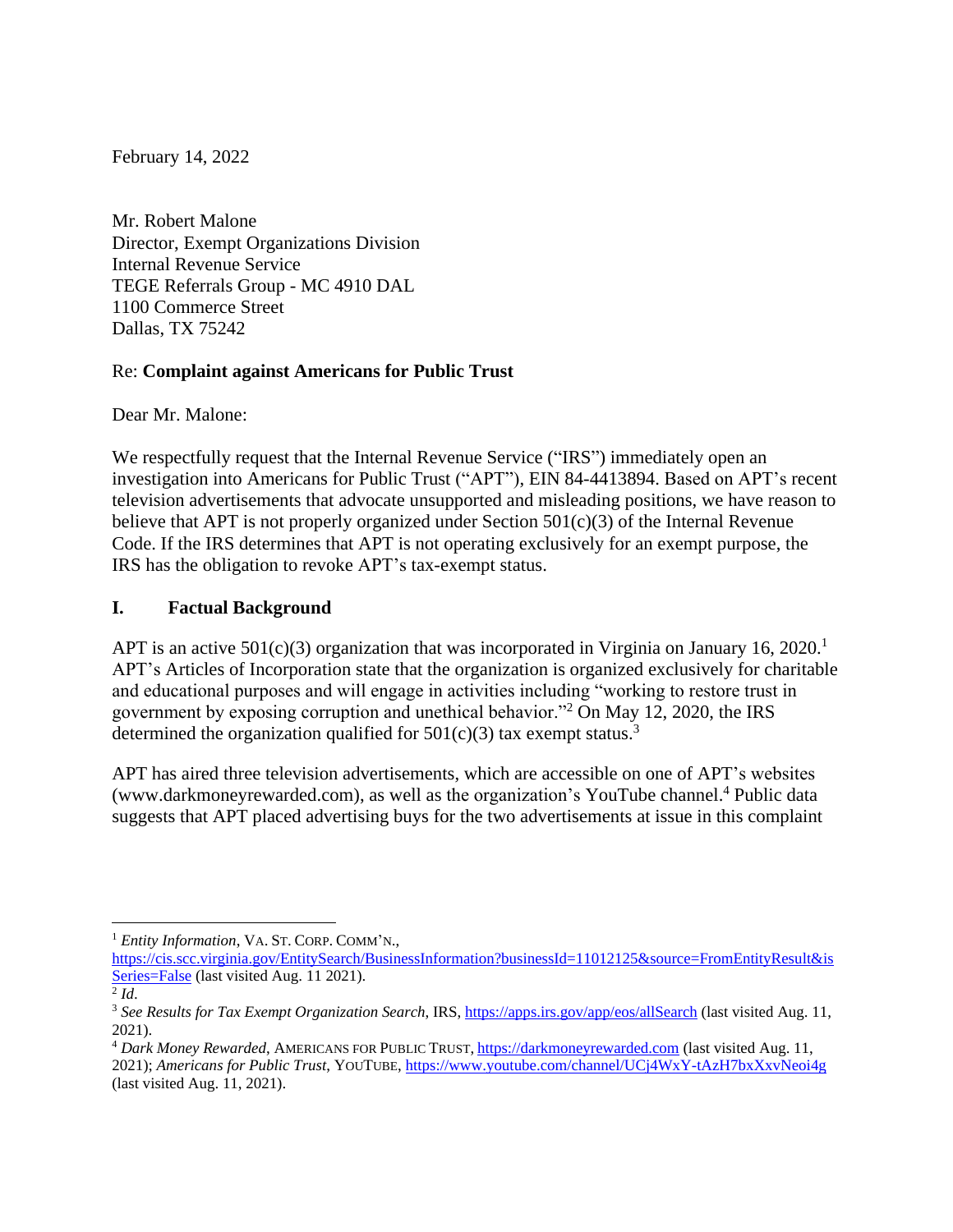for \$482,300.<sup>5</sup> The organization has spent a total of \$1,803,801 year-to-date on advertising buys. $6$ 

During the time in which the ads were run, APT's "About Us" website page included two individuals and their titles: Adam Paul Laxalt, Outside Counsel and Caitlin Sutherland, Executive Director.<sup>7</sup> Mr. Laxalt was the Attorney General of Nevada from 2015 to 2019.<sup>8</sup> He also served as the Nevada co-chair of Trump's presidential campaign in 2020.<sup>9</sup> Ms. Sutherland most recently worked as a Deputy Research Director for the Senate Leadership Fund, a Republican Super PAC, and as Research Director at the National Republican Congressional Committee.<sup>10</sup>

#### **Advertisement 1**  $\mathbf{A}$ .

On February 18, 2021, Politico reported that a "trio of conservative organizations" launched a multi-million dollar advertising blitz to undermine two of President Biden's nominees.<sup>11</sup> The organizations involved in the ad blitz were APT and two  $501(c)(4)$  organizations: Judicial Crisis Network and Heritage Action for America.<sup>12</sup> One Republican strategist involved in the coalition explained that this was a "highly coordinated effort" to raise awareness of President Biden's alleged pay-to-play approach to dark money groups and to oppose two of his nominees.<sup>13</sup>

On the same day, February 18, 2021, the  $501(c)(4)$  groups and APT uploaded their advertisements to their respective YouTube channels.<sup>14</sup> APT's advertisement is titled "Liberal Dark Money Cashes In" and the voiceover states:<sup>15</sup>

> Liberals spent a record amount of dark money to elect Biden. Now, they are cashing in. Ron Klain led a top dark money group, now, chief of staff. Gina McCarthy, from dark money to climate advisor. Cancelling the Keystone pipeline killing good union jobs. And why won't Biden re-open the schools? Teachers unions and their

<https://www.youtube.com/watch?app=desktop&v=3mrL9AOsaKM> [Advertisement 1]; Judicial Crisis Network, *Dangerous Appointee,* YOUTUBE, [https://www.youtube.com/watch?v=1IQ3kBuYroc;](https://www.youtube.com/watch?v=1IQ3kBuYroc) Heritage Action for America,

<sup>15</sup> Advertisement 1.

<sup>5</sup> Exhibit A (chart organized from public data).

<sup>6</sup> *Id*.

<sup>7</sup> Exhibit B (screenshot of APT "About Us" page on March 7, 2021).

<sup>8</sup> *33rd Nevada Attorney General*, OFFICE OF THE ATT'Y GEN., [https://ag.nv.gov/Bios/Biographies/33\\_-](https://ag.nv.gov/Bios/Biographies/33_-_Adam_Paul_Laxalt/) Adam\_Paul\_Laxalt/ (last visited October 8, 2021).

<sup>9</sup> Seeman, Mathew, *Former AG Adam Laxalt joins Trump re-election team in Nevada*, NBC NEWS (Oct. 23, 2019), [https://news3lv.com/news/local/former-ag-adam-laxalt-joins-trump-re-election-team-in-nevada.](https://news3lv.com/news/local/former-ag-adam-laxalt-joins-trump-re-election-team-in-nevada) <sup>10</sup> Exhibit B.

<sup>11</sup> McGraw, Meredith, *A trio of conservative groups tries to torpedo two top Biden nominees*, POLITICO (Feb. 18, 2021), [https://www.politico.com/news/2021/02/18/conservative-groups-ad-blitz-biden-469714.](https://www.politico.com/news/2021/02/18/conservative-groups-ad-blitz-biden-469714)  $12$  *Id.* 

<sup>&</sup>lt;sup>13</sup> *Id*. The term "dark money" is widely used to refer to entities that are not required to disclose their donors. <sup>14</sup> Americans for Public Trust, *Liberal Dark Money Cashes In*, YOUTUBE,

*Becerra -- Not the Right Choice*, YOUTUBE, [https://www.youtube.com/watch?v=el8qni5RgRI.](https://www.youtube.com/watch?v=el8qni5RgRI)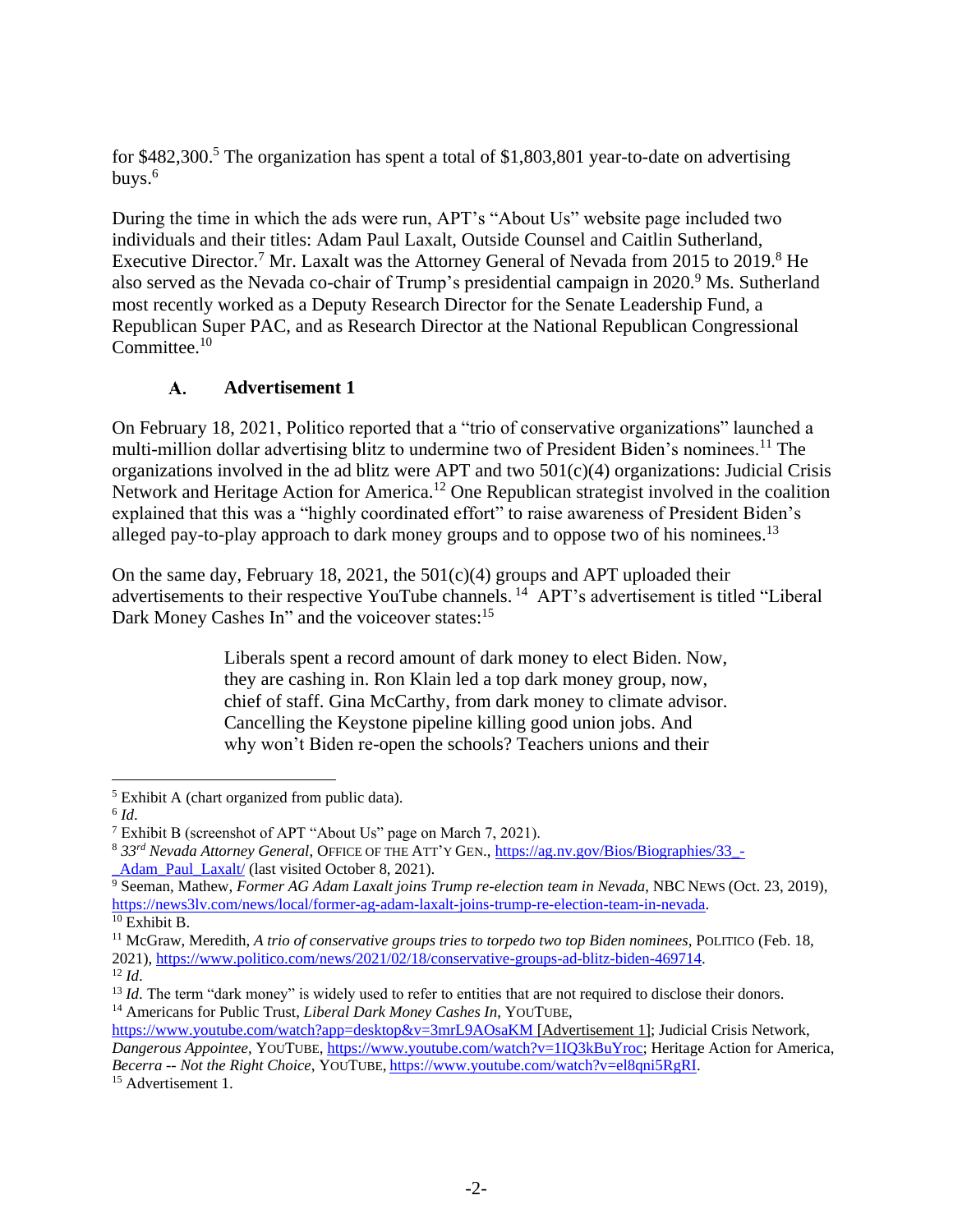dark money. From personnel to policy, Biden is just starting to payback all that dark money.

The advertisement ends with on-screen text: "Learn more at DarkMoneyReward ed.com."<sup>16</sup> The website states that Dark Money Rewarded is an APT project.<sup>17</sup> The website only provides links to news articles and does not provide any original research.<sup>18</sup>

During the advertisement's voiceover claiming Klain led a top dark money group, the on-screen text displays "Center for American Progress Action Fund" ("CAPAF").<sup>19</sup> CAPAF is a 501(c)(4) nonpartisan organization and Klain served as a member of its Board of Directors. <sup>20</sup> While the advertisement refers to CAPAF as a "top dark money group," the organization discloses donors on its website and prohibits all corporate donations from remaining anonymous.<sup>21</sup>

The advertisement also appears to link Gina McCarthy to President Biden's decision to revoke construction permits for the Keystone XL pipeline project, but does not provide any evidence for McCarthy's involvement or connection with that decision.<sup>22</sup>

Finally, the advertisement claims teachers unions and their dark money are responsible for President Biden's "failure to reopen schools" during the Covid-19 pandemic.<sup>23</sup> The advertisement cites a February 9, 2021 article by the Center for Responsive Politics ("CRP"), a nonpartisan  $501(c)(3)$  research organization.<sup>24</sup> The cited article explains that the most influential teachers unions endorsed and supported Biden and Democratic Senate candidates.<sup>25</sup> The article does not conclude that the support from teachers unions caused President Biden to fail to re-open schools.<sup>26</sup> Rather, the article includes a political opinion from Senator Minority Leader Mitch McConnell (who supported resuming in-person instruction immediately): "Science is not the obstacle. Federal money is not the obstacle. The obstacle is a lack of willpower . . . among the

<sup>20</sup> McGraw, Meredith, *A trio of conservative groups tries to torpedo two top Biden nominees*, POLITICO (Feb. 18, 2021); *About the Center for American Progress Action Fund*, CENT. FOR AMERICAN PROGRESS ACTION FUND, <https://www.americanprogressaction.org/capaf-mission/> (last visited Aug. 11, 2021).

<sup>21</sup> *Our Supporters*, CENT. FOR AMERICAN PROGRESS ACTION FUND,

<https://www.americanprogressaction.org/about/c4-our-supporters/> (last visited Aug. 11, 2021).

<sup>16</sup> Advertisement 1; *Dark Money Rewarded*, AMERICANS FOR PUBLIC TRUST, [https://darkmoneyrewarded.com](https://darkmoneyrewarded.com/) (last visited Aug. 11, 2021).

<sup>17</sup> *Dark Money Rewarded*, AMERICANS FOR PUBLIC TRUST, [https://darkmoneyrewarded.com](https://darkmoneyrewarded.com/) (last visited Aug. 11, 2021).

<sup>18</sup> *Id.*

<sup>&</sup>lt;sup>19</sup> Advertisement 1.

<sup>22</sup> *See* Advertisement 1.

<sup>23</sup> *Id*.

<sup>24</sup> *Id*.; *Our Vision and Mission: Inform, Empower & Advocate*, CENTER FOR RESPONSIVE POLITICS, <https://www.opensecrets.org/about/> (last visited Aug. 11, 2021).

<sup>25</sup> McFadden, Alyce, *Biden, teachers unions confront school reopening*, CENTER FOR RESPONSIVE POLITICS (Feb. 9, 2021), [https://www.opensecrets.org/news/2021/02/teachers-unions-biden-school-repopening/.](https://www.opensecrets.org/news/2021/02/teachers-unions-biden-school-repopening/)

<sup>26</sup> *See id*.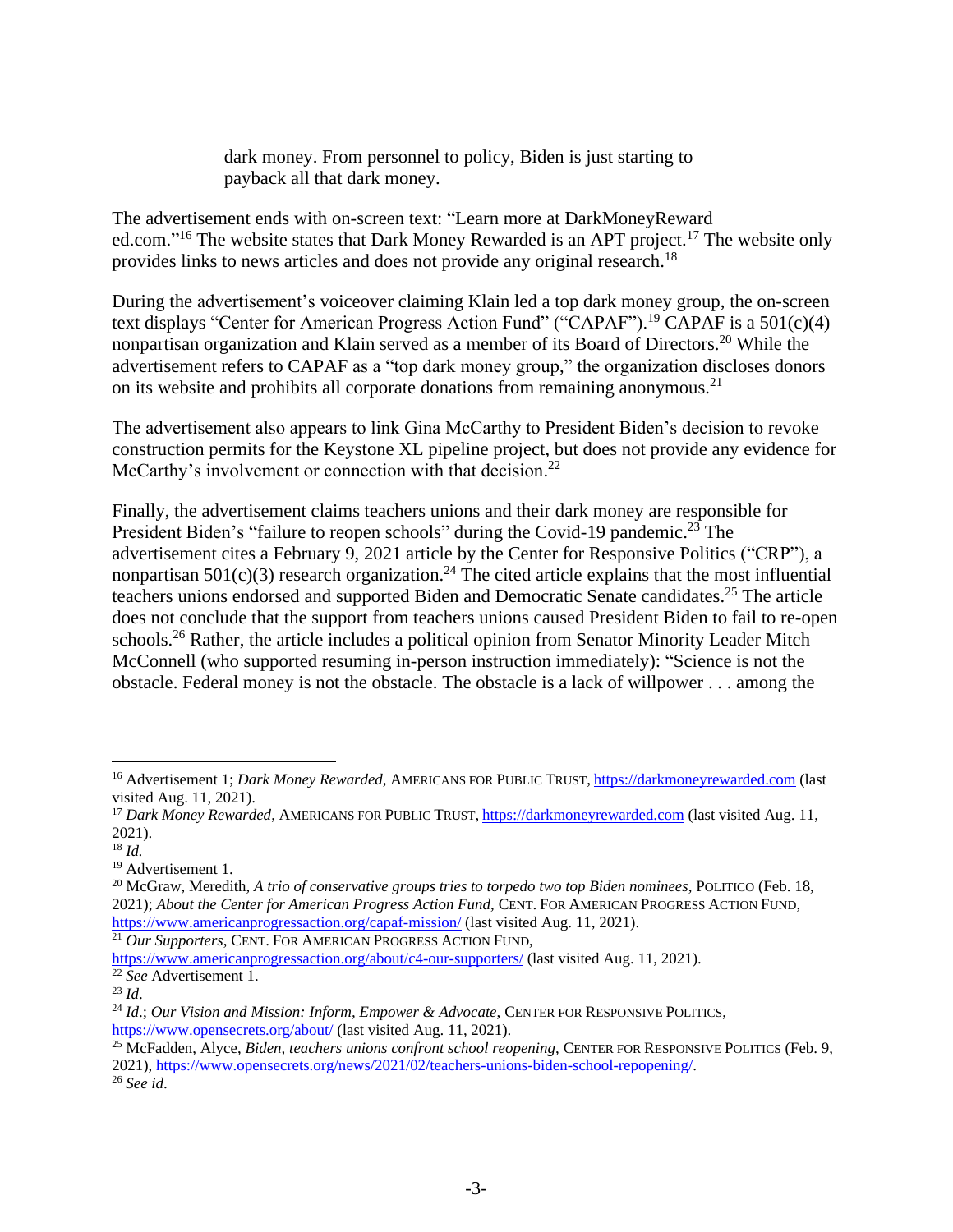rich, powerful unions that donate huge sums to Democrats and get a stranglehold over education in many communities."<sup>27</sup>

#### $\mathbf{R}$ **Advertisement 2**

On March 10, 2021, Senator Whitehouse, Chairman of the Senate Judiciary Subcommittee on Federal Courts, Oversight, Agency Action, and Federal Rights, began presiding over a hearing titled "What's Wrong with the Supreme Court: The Big-Money Assault on Our Judiciary."<sup>28</sup> Ahead of the hearing, APT announced it would run an advertisement for ten days in the D.C. market for Senator Whitehouse's alleged hypocrisy over his concerns with dark money.<sup>29</sup> The advertisement voiceover states as follows:<sup>30</sup>

> Sheldon Whitehouse has a dirty little secret. What's he hiding? He relentlessly attacks dark money, harping on its supposed evils. But at the same time, he is backed by liberal dark money. Hypocrite. A lot of it. A whole lot of it. Millions of dollars' worth. In fact, liberal dark money groups are his biggest allies. Tisk Tisk. So Sheldon, enough with the rules for thee and not for me bit. We know about your dirty little secret.

The only on-screen citation for the advertisement is "Center for Responsive Politics, 03/05/21."<sup>31</sup> CRP did not publish a news article on this date involving Senator Whitehouse. However, CRP does report outside spending totals for Senator Whitehouse's last election—the 2018 Rhode Island Senate race—disclosing only  $$49,751$  of outside spending supporting his candidacy.<sup>32</sup>

As with Advertisement 1, this advertisement ends with a text link to darkmoneyrewarded.com.<sup>33</sup> This website does not provide additional information on Senator Whitehouse's connection to dark money groups or an explanation for how he supports rules for himself that are different than the rules for others. APT's darkmoneyrewarded.com homepage links to a Bloomberg article in which Senator Whitehouse acknowledges the role of dark money in both major political parties:

<sup>27</sup> *Id*.

<sup>28</sup> Golde, Kalvis, *Senate Judiciary holds hearing on "dark money" and Supreme Court*, SCOTUSBLOG (Mar. 11, 2021), [https://www.scotusblog.com/2021/03/senate-judiciary-holds-hearing-on-dark-money-and-supreme-court/.](https://www.scotusblog.com/2021/03/senate-judiciary-holds-hearing-on-dark-money-and-supreme-court/) <sup>29</sup> Lovelace, Ryan, *Conservative watchdog attacks Sheldon Whitehouse over alleged dark money hypocrisy*, THE WASH. TIMES (Mar. 10, 2021), [https://www.washingtontimes.com/news/2021/mar/10/conservative-watchdog](https://www.washingtontimes.com/news/2021/mar/10/conservative-watchdog-attacks-sheldon-whitehouse-o/)[attacks-sheldon-whitehouse-o/.](https://www.washingtontimes.com/news/2021/mar/10/conservative-watchdog-attacks-sheldon-whitehouse-o/)

<sup>30</sup> Americans for Public Trust, *Sen. Whitehouse's Dark Money Secret*, YOUTUBE, <https://www.youtube.com/watch?v=CE0rPZthFuk> [Advertisement 2].

 $31$   $\overline{Id}$ .

<sup>&</sup>lt;sup>32</sup> Rhode Island Senate 2018 Race, CENTER FOR RESPONSIVE POLITICS, [https://www.opensecrets.org/races/outside](https://www.opensecrets.org/races/outside-spending?cycle=2018&id=RIS1&spec=N)[spending?cycle=2018&id=RIS1&spec=N](https://www.opensecrets.org/races/outside-spending?cycle=2018&id=RIS1&spec=N) (last visited Aug. 11, 2021). The term "outside spending" refers to political expenditures made by groups or individuals independently of, and not coordinated with, candidates' committees. Groups in this category range from conventional party committees to the more controversial super PACs and 501(c) "dark money" organizations. *Outside Spending*, CENTER FOR RESPONSIVE POLITICS <https://www.opensecrets.org/outsidespending/> (last visited Aug. 11, 2021).

<sup>&</sup>lt;sup>33</sup> Advertisement 2.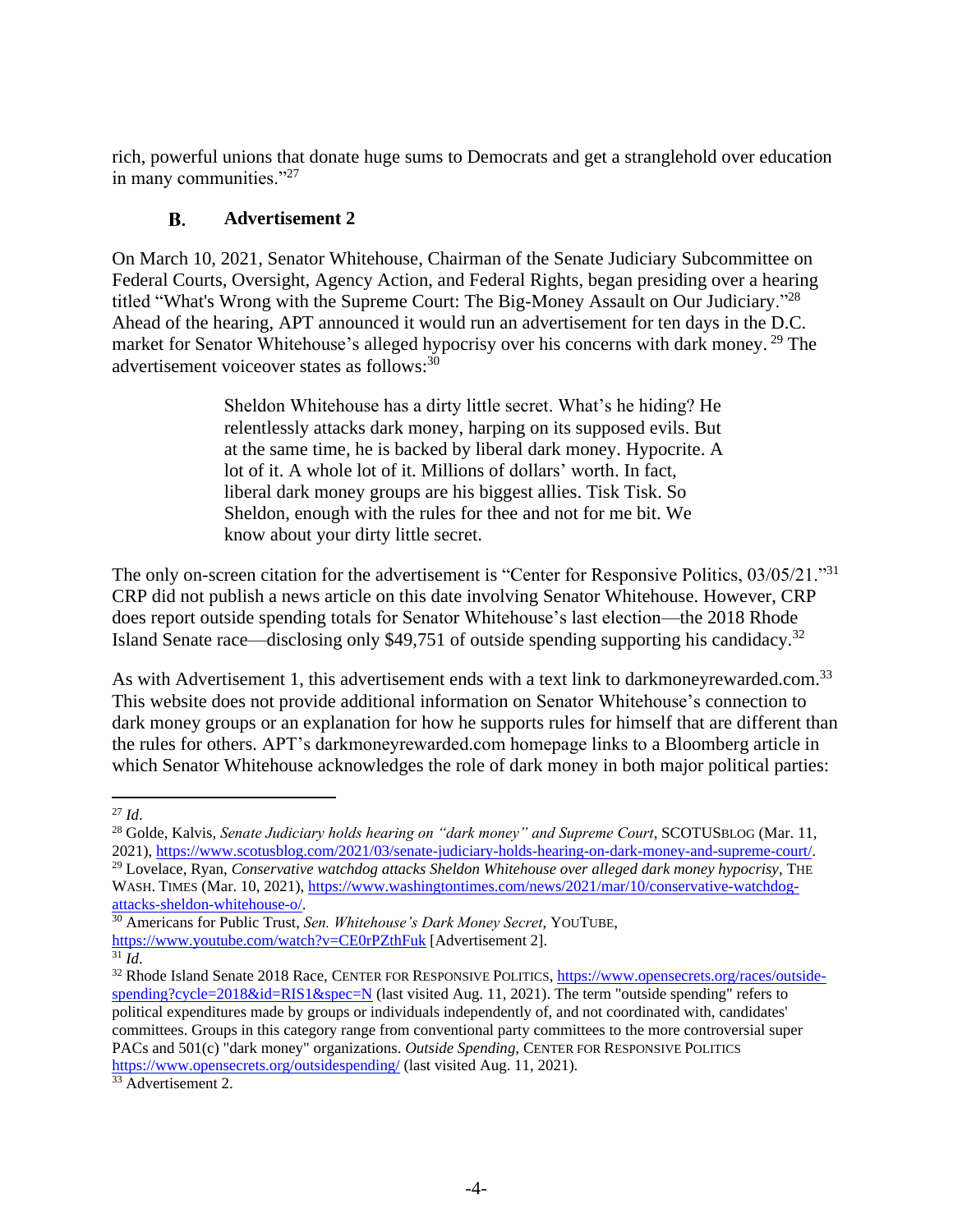"Dark money is toxic to democracy -- period. The fact that progressive groups have learned to fight back using similar tactics is no excuse for continuing the plague of dark money in America."<sup>34</sup>

# **II. Legal Analysis**

#### **Standard for 501(c)(3) Qualification**  $\mathbf{A}$ .

A  $501(c)(3)$  tax exempt organization must be organized and operated exclusively for religious, charitable, scientific, testing for public safety, literary, or educational purposes ("exempt purposes").<sup>35</sup> An organization will be regarded as operated exclusively for one or more exempt purposes only if it engages primarily in activities which accomplish one or more of such exempt purposes.<sup>36</sup> An organization will not be so regarded if more than an "insubstantial" part of its activities is not in furtherance of an exempt purpose.<sup>37</sup>

The presence of a single nonexempt purpose, if substantial in nature, will preclude exemption under Section  $501(c)(3)$  of the Code, regardless of the number or importance of truly exempt purposes.<sup>38</sup> There is no set threshold for what amounts of an activity will be considered substantial: "whether an activity is substantial is a facts-and-circumstances inquiry that is not always dependent upon time or expenditure percentages."<sup>39</sup>

The term "charitable" as an exempt purpose under Section  $501(c)(3)$  includes relief of the poor and distressed or of the underprivileged; advancement of religion; advancement of education or science; erection or maintenance of public buildings, monuments, or works; lessening of the burdens of Government; and promotion of social welfare by organizations designed to accomplish any of the above purposes, or (i) to lessen neighborhood tensions; (ii) to eliminate prejudice and discrimination; (iii) to defend human and civil rights secured by law; or (iv) to combat community deterioration and juvenile delinquency.<sup>40</sup>

The term "educational" as an exempt purpose under Section  $501(c)(3)$  relates to the instruction or training of the individual for the purpose of improving or developing his or her capabilities; or the instruction of the public on subjects useful to the individual and beneficial to the community.<sup>41</sup> An organization may be educational even though it advocates a particular position

- $^{40}$  26 C.F.R. § 1.501(c)(3)-1(d)(2).
- <sup>41</sup> *Id.* § 1.501(c)(3)-1(d)(3)(i).

<sup>&</sup>lt;sup>34</sup> Allison, Bill, *'Dark Money' Helped Pave Joe Biden's Path to the White House*, BLOOMBERG (Jan. 23, 2021), [https://www.bloomberg.com/news/articles/2021-01-23/-dark-money-helped-pave-joe-biden-s-path-to-the-white](https://www.bloomberg.com/news/articles/2021-01-23/-dark-money-helped-pave-joe-biden-s-path-to-the-white-house)[house.](https://www.bloomberg.com/news/articles/2021-01-23/-dark-money-helped-pave-joe-biden-s-path-to-the-white-house)

 $35$  26 U.S.C. § 501(c)(3). An organization may also be exempt if it is organized and operated exclusively to foster national or international amateur sports competition or for the prevention of cruelty to children or animals. *Id*. <sup>36</sup> 26 C.F.R. § 1.501(c)(3)-1(c)(1).

<sup>37</sup> *Id*.

<sup>38</sup> *Better Business Bureau v. United States*, 326 U.S. 279, 283 (1945).

<sup>39</sup> *Nationalist Movement v. C.I.R*., 102 T.C. 558, 589 (T.C. 1994), aff'd, 37 F.3d 216 (5th Cir. 1994).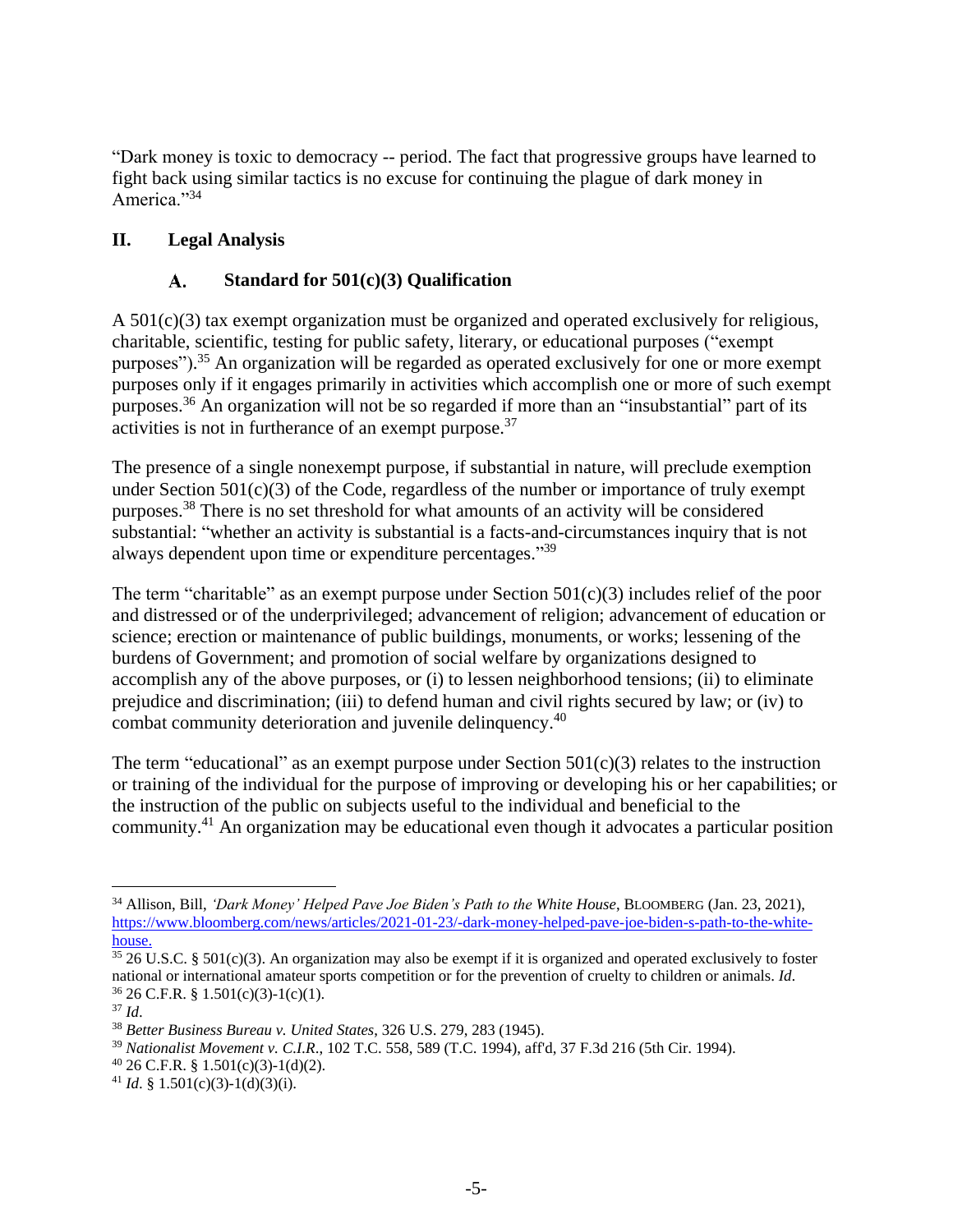or viewpoint, provided that it presents a sufficiently full and fair exposition of the pertinent facts as to permit an individual or the public to form an independent opinion or conclusion.<sup>42</sup>

Under Rev. Proc. 86-43, to determine whether the advocacy of a particular viewpoint serves an educational purpose, the IRS "will [l]ook to the method used by the organization to develop and present its views" rather than the viewpoint itself.<sup>43</sup> The presence of any of the following four factors (the IRS "methodology test") in communications is indicative that the method used by the organization to advocate its viewpoints or positions is not educational:

- 1. The presentation of viewpoints or positions unsupported by facts is a significant portion of the organization's communications.
- 2. The facts that purport to support the viewpoints or positions are distorted.
- 3. The organization's presentations make substantial use of inflammatory and disparaging terms and express conclusions more on the basis of strong emotional feelings than of objective evaluations.
- 4. The approach used in the organization's presentations is not aimed at developing an understanding on the part of the intended audience or readership because it does not consider their background or training in the subject matter.

The IRS will look to all the facts and circumstances to determine whether an organization may be considered educational despite the presence of one or more of such factors.<sup>44</sup>

#### **Application to Americans for Public Trust B.**

The two advertisements at issue constitute activities not in furtherance of one or more exempt purposes. First, the advertisements are not "educational" within the meaning of  $501(c)(3)$  under the IRS's methodology test. As discussed in Part B(1) and Part B(2) below, Advertisement 1 violates factors 1 and 2 of the methodology test, while Advertisement 2 violates factors 2 and 3. Second, the advertisements plainly do not qualify as "charitable" within the meaning of Section  $501(c)(3)$ .

Additionally, the nonexempt-purpose advertisements are likely to be considered "substantial in nature."<sup>45</sup> The two advertisements constitute two-thirds of APT's television advertisement campaigns and, based on the ad placement expenditures, account for 26% of the organization's television spending. While there is no set threshold for what constitutes a substantial nonexempt activity, producing and disseminating television advertisements appear to be a significant aspect of APT's operations. Accordingly, if the advertisements constitute substantial activity, 501(c)(3)

<sup>42</sup> *Id*.

<sup>43</sup> Rev. Proc. 86-43, Sec. 3.02, 1986-2 C.B. 729 (1986).

<sup>44</sup> *Id*.

<sup>45</sup> *See Better Business Bureau v. United States*, 326 U.S. 279, 283 (1945).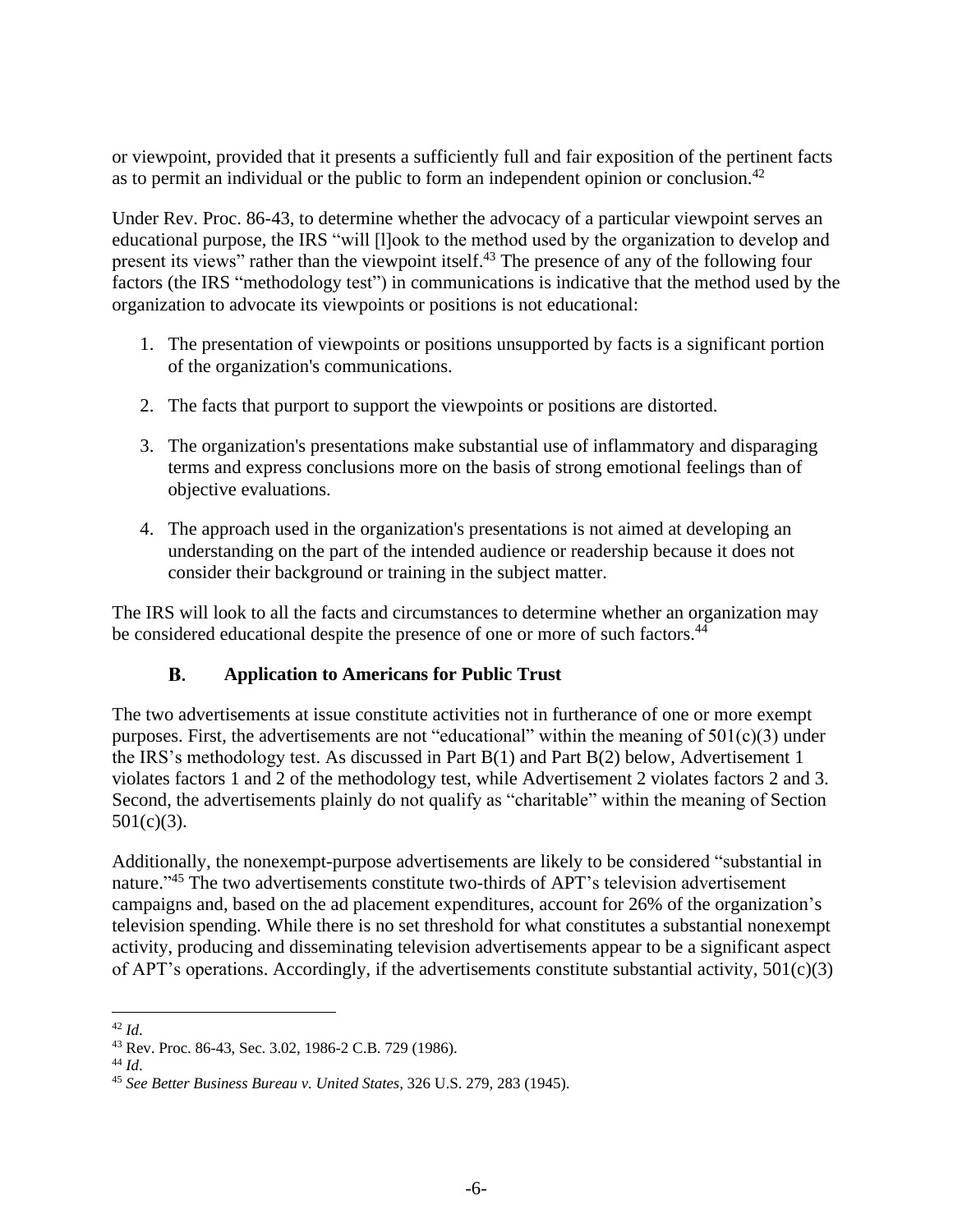tax status is not permissible "regardless of the number or importance of truly exempt purposes."46

# **1. Advertisement 1**

Advertisement 1 advocates several positions which are unsupported by facts in violation of factor 1 of the methodology test and uses distorted facts in violation of factor 2. Accordingly, APT's method used to advocate its viewpoints should not be considered "educational" within the meaning of Section 501(c)(3).

The advertisement claims that in order to reward dark money groups that influenced his election, President Biden both appointed certain individuals to his administration and took certain policy positions. Both claims are unsupported by facts in violation of factor 1.

First, the advertisement argues that President Biden is paying back dark money groups that spent money to help elect him by hiring Ron Klain and Gina McCarthy for positions in the White House administration. There is no factual proof cited by APT that supports these assertions. Both of these individuals had previous roles in  $501(c)(4)$  social welfare organizations. However, the advertisements, and the linked website at the end of the advertisement, do not provide any facts to suggest (1) President Biden made these appointments to reward the social welfare organizations, (2) that either social welfare organization spent money to influence his election, or (3) that there is any connection between the two social welfare organizations and President Biden's election or administration. President Biden merely appointing individuals to his administration who had previous roles in social welfare organizations is not a sufficient basis to support the position that the President is making decisions to reward "dark money" groups.

Second, the advertisement suggests, without any supporting facts, that President Biden's decision to effectively cancel the Keystone XL pipeline project is tied to paying back dark money organizations. Again, the advertisement offers no factual basis that draws any connection between President Biden's policy positions on the Keystone pipeline to spending by dark money organizations.

The advertisement also distorts facts to support its other contentions in violation of factor 2. The advertisement cites to CRP, a respected nonpartisan research organization, to legitimize the argument that President Biden made a policy decision about school re-openings in order to pay back teachers unions. However, the cited CRP article only discusses the teachers unions' general support of President Biden and Democrats, without offering any facts to support the conclusion that President Biden was rewarding teachers unions in any of his actions.<sup>47</sup> The article happens to include a quote from Senator McConnell, the leader of congressional opposition to President Biden, in which McConnell accuses the "rich, powerful unions" of getting a "stranglehold" over

<sup>46</sup> *Id*.

<sup>47</sup> McFadden, Alyce, *Biden, teachers unions confront school reopening*, CENTER FOR RESPONSIVE POLITICS (Feb. 9, 2021), [https://www.opensecrets.org/news/2021/02/teachers-unions-biden-school-repopening/.](https://www.opensecrets.org/news/2021/02/teachers-unions-biden-school-repopening/)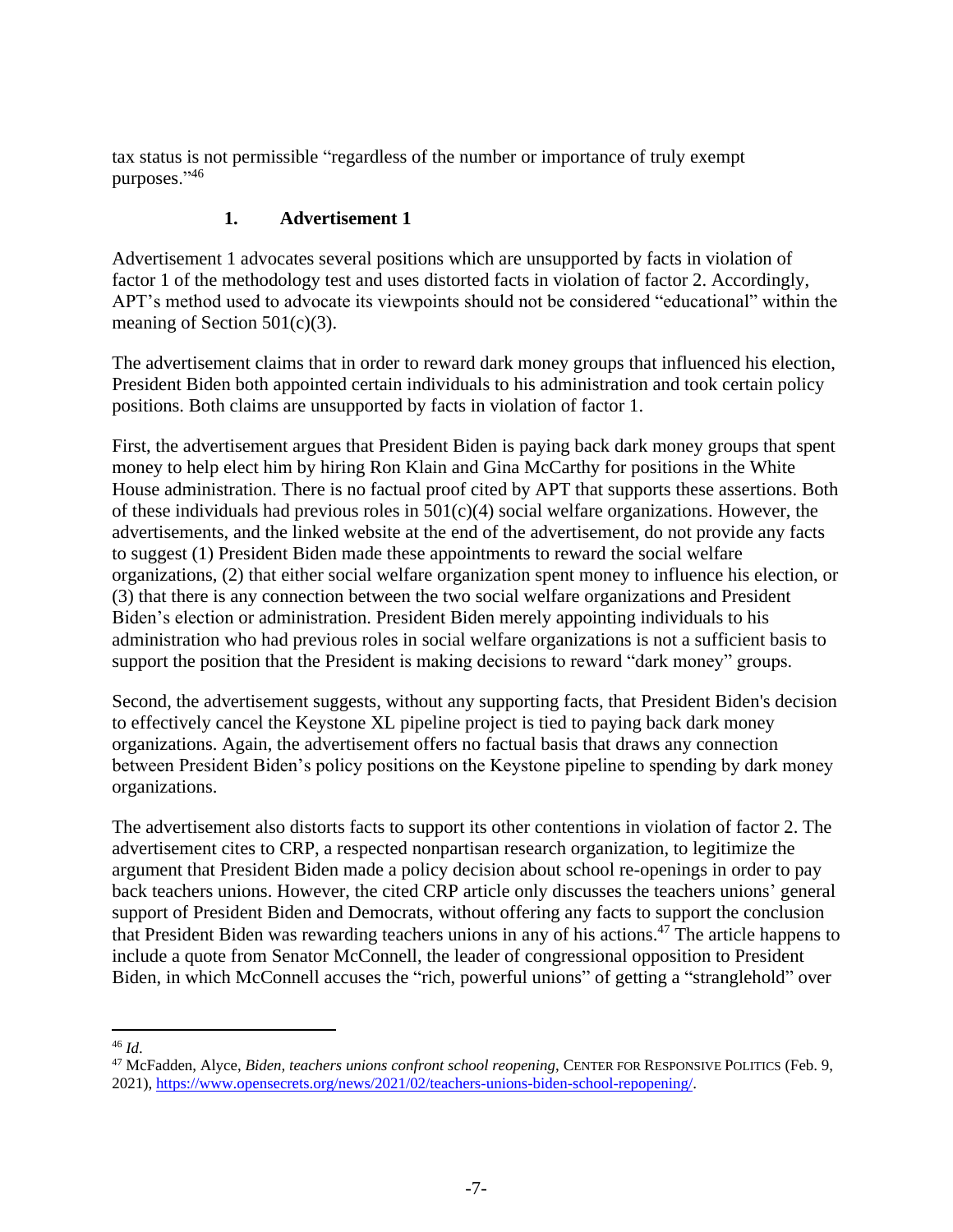education through donations to Democrats.<sup>48</sup> But using the CRP citation in the advertisement here constitutes a distortion of CRP's position, impeding the public's ability to form an independent conclusion.

The advertisement's unsupported positions and distortions of fact demonstrate that APT's method used to advocate its viewpoints is not educational under the IRS's methodology test.

## **2. Advertisement 2**

Advertisement 2 is not "educational" within the meaning of Section  $501(c)(3)$  because (1) the facts purported to support its positions are distorted in violation of factor 2 and (2) the message makes substantial use of inflammatory and disparaging terms and reaches conclusion on the basis of strong feelings rather than objective evaluations in violation of factor 3.

The position advocated here is that Senator Whitehouse has a "dirty little secret" that he is "backed" by millions of dollars of dark money and is therefore a "hypocrite" for advocating against political organizations with undisclosed donors. However, the facts supporting this claim are elusive and, at best, highly misleading. The advertisement includes one citation: "Center for Responsive Politics, 03/05/21" which does not appear to refer to a specific article or publication. APT's website that ostensibly provides more information on the advertisement also does not include any clarifying information.<sup>49</sup> In fact, CRP's data on outside spending (which can include dark money) demonstrates that such spending in support of Senator Whitehouse's 2018 reelection totaled less than \$50,000.<sup>50</sup> In short, CRP's database, including its 2018 Rhode Island election data, does not support the position that Senator Whitehouse is personally backed by millions in dark money.

The advertisement presumably bases its claim that Senator Whitehouse is backed by millions of dollars of dark money on CRP's reporting that progressive dark money groups have recently spent millions in support of Democratic candidates and causes.<sup>51</sup> However, APT's advertisement and its corresponding website omit critical information about the extent to which dark money is specifically backing and allying Senator Whitehouse. Thus, the claim that Senator Whitehouse is backed by millions in liberal dark money based on general data about progressive group spending uses distorted facts that fail to provide a "full and fair exposition" of the circumstances to permit an individual to form an independent opinion.<sup>52</sup>

<sup>48</sup> *Id*.

<sup>49</sup> *Dark Money Rewarded*, AMERICANS FOR PUBLIC TRUST, [https://darkmoneyrewarded.com](https://darkmoneyrewarded.com/) (last visited Aug. 11, 2021).

<sup>50</sup> Rhode Island Senate 2018 Race, CENTER FOR RESPONSIVE POLITICS, [https://www.opensecrets.org/races/outside](https://www.opensecrets.org/races/outside-spending?cycle=2018&id=RIS1&spec=N)[spending?cycle=2018&id=RIS1&spec=N](https://www.opensecrets.org/races/outside-spending?cycle=2018&id=RIS1&spec=N) (last visited Aug. 11, 2021).

<sup>51</sup> *See* Massoglia, Anna, Evers-Hillstrom, Karl, *'Dark money' topped \$1 billion in 2020, largely boosting Democrats*, CENTER FOR RESPONSIVE POLITICS (Mar. 17, 2021), [https://www.opensecrets.org/news/2021/03/one](https://www.opensecrets.org/news/2021/03/one-billion-dark-money-2020-electioncycle/)[billion-dark-money-2020-electioncycle/.](https://www.opensecrets.org/news/2021/03/one-billion-dark-money-2020-electioncycle/)

<sup>52</sup> *See* 26 C.F.R. § 1.501(c)(3)-1(d)(3)(i).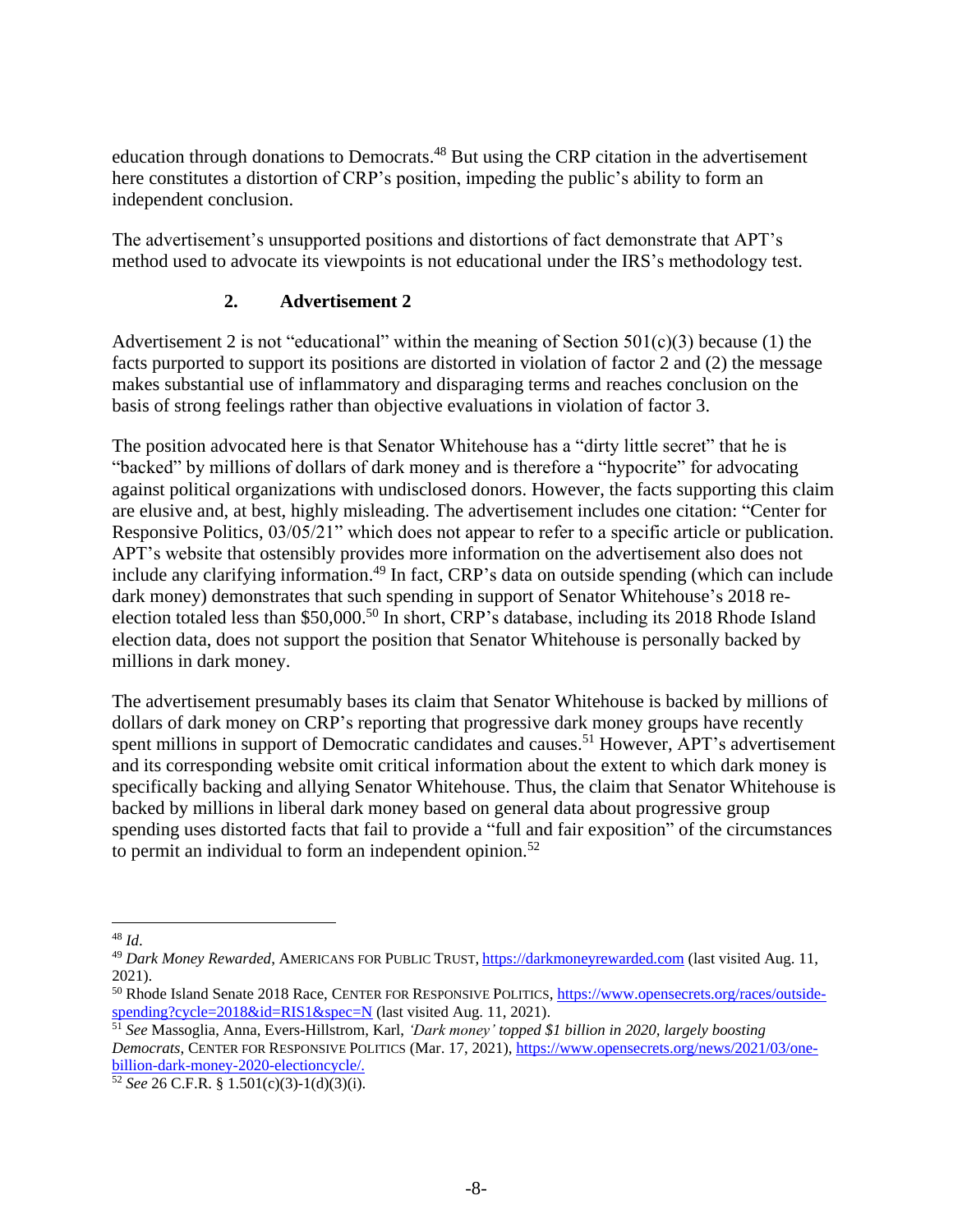The advertisement's use of inflammatory and disparaging terms is an independent ground for which to find that the presentation of facts is not "educational." In *Park v. C.I.R.*, the U.S. Tax Court determined a radio message included substantial use of disparaging terms in violation of factor 3 for characterizing administrative agency personnel as both "nonelected government bureaucrats" and as the legislature's "hired workforce."<sup>53</sup> The messages also characterized agency personnel's attitude towards landowners adversely affected by an administrative rule as "tough, that's your problem, not ours."<sup>54</sup> Here, Senator Whitehouse is referred to in even more disparaging terms—accused directly of being a "hypocrite." The advertisement also references his "dirty little secret" three times in a thirty second spot. But, ironically, APT's own website links to a Bloomberg article published weeks before the advertisement aired that refutes the idea that Senator Whitehouse makes any attempt to conceal the fact that Democrats have benefited from dark money groups.<sup>55</sup> In the article, Senator Whitehouse called dark money "toxic" and the fact that Democrats are benefitting was "no excuse" to continue permitting its use in politics.<sup>56</sup> In short, the language used in the advertisement is disparaging, inflammatory and appears calculated to induce an emotional response by suggesting Senator Whitehouse is harboring a secret relationship with dark money organizations.

### **III. Conclusion**

Americans for Public Trust has produced and disseminated provocative television advertisements that appear, in veracity and in tone, more like political attack ads than educational instruction to the public on important community matters. This is perhaps to be expected, given the partisan, political background of its Executive Director Caitlin Sutherland and longtime counsel Adam Laxalt. However, the standard of substantiation required for a communication to be considered "educational" by the IRS is wholly distinct from a determination by a television station that a political advertisement is sufficiently truthful to be on the air.

The advertisements include both unsupported assertions and, where facts are provided, significant distortions of those facts. The on-screen citations and the advertisements' corresponding website both fail to provide support for the positions advocated. The advertisements do not provide a full and fair exposition of the pertinent facts to permit the public to form an indepndent opinion or conclusion and are therefore not "educational" within the meaning of  $501(c)(3)$ .

In light of the fact that Americans for Public Trust has spent hundreds of thousands of dollars on television advertisements that are not in furtherance of any exempt purpose, we urge the IRS to

<sup>53</sup> *Parks v. C.I.R*., 145 T.C. 278, 320 (Tax 2015), aff'd sub nom. *Parks Found. v. Commr. of Internal Revenue*, 717 Fed. Appx. 712 (9th Cir. 2017) (unpublished).

<sup>54</sup> *Id*.

<sup>55</sup> Allison, Bill, *'Dark Money' Helped Pave Joe Biden's Path to the White House*, BLOOMBERG (Jan. 23, 2021), [https://www.bloomberg.com/news/articles/2021-01-23/-dark-money-helped-pave-joe-biden-s-path-to-the-white](https://www.bloomberg.com/news/articles/2021-01-23/-dark-money-helped-pave-joe-biden-s-path-to-the-white-house)[house.](https://www.bloomberg.com/news/articles/2021-01-23/-dark-money-helped-pave-joe-biden-s-path-to-the-white-house)

<sup>56</sup> *Id*.